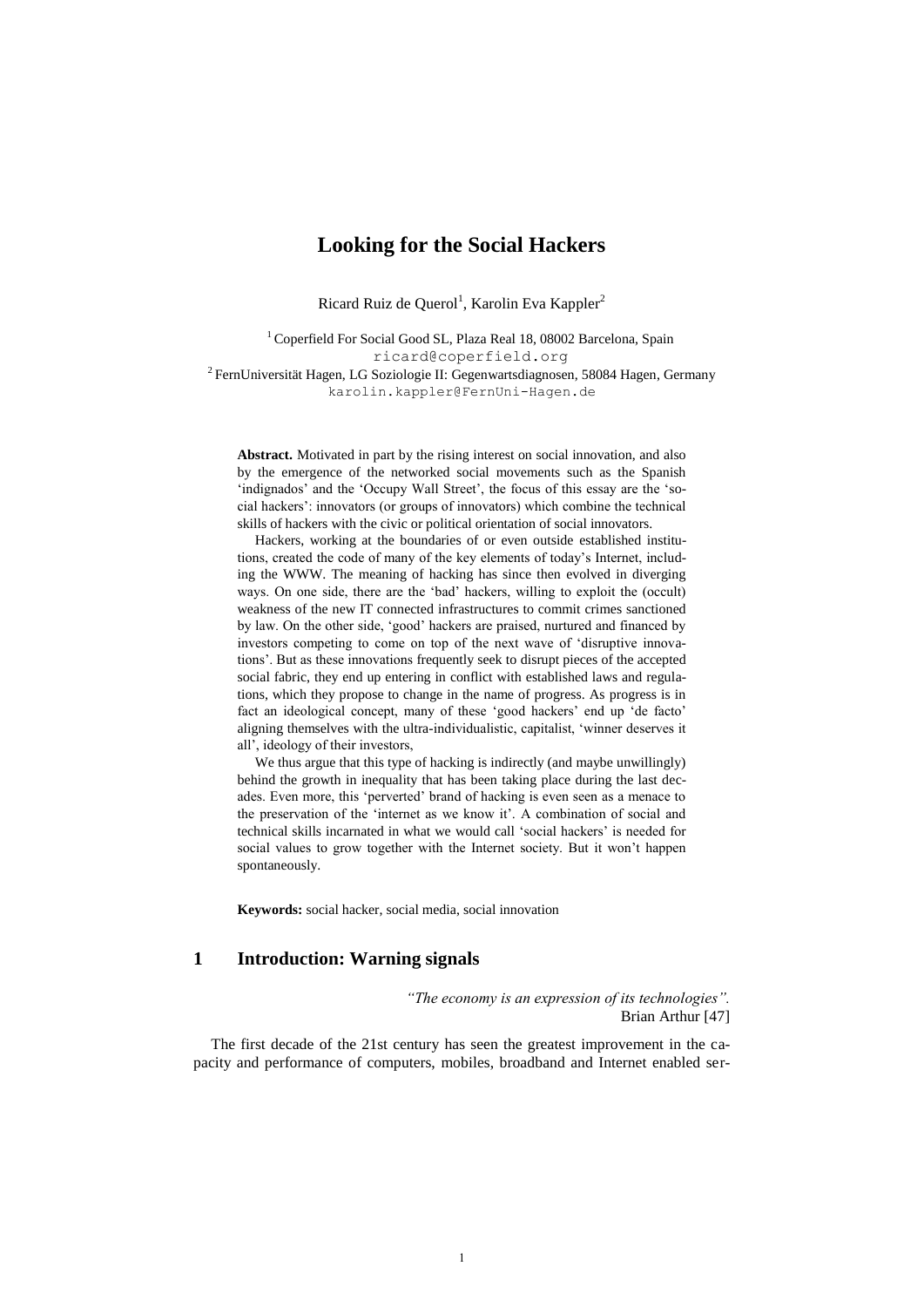vices. It has also been rated on more than one count as the worst decade after the second World War [60][61]. According to the techno-utopia of the early 90s, IT technology was, almost inevitably, going to change the whole world for the better. It does not appear to be so. No yet, not for everybody at least.

True enough, the economic and social impact of the Internet is reportedly getting bigger—just about everywhere. Internet's contribution to 2010 GDP in the UK is more than that of construction and education [48]. In the U.S., it exceeds the federal government's percentage of GDP. The Internet economy, which already accounts for more than 4% of GDP countries, is expected to reach 5.3% of GDP by 2016.

Nonetheless, one can also argue that the Internet is failing most of us in an economic sense. There is evidence that the inequality on the distribution of the wealth has increased sharply during the last decades, and continues to do so at world level [50]. In the USA, where productivity and GDP per capita have grown steadily, a fact largely attributed to the impact of the adoption of IT, household incomes have actually stagnated [49][61], because incomes in the 10% top percentile have been doing much better than the average. Not only that; incomes in the top 1% are doing even better.

Holding the Internet and the technology sector responsible for this rising inequality would be naive and unfair. Nonetheless, it is undeniably true that IT entrepreneurs rank high among the highest world fortunes and that entrepreneurs under 30 who have made billions of dollars over just a few years are posted as role models for doing so.

When looking outside of economics, a similar polarity of effects also appears. The beneficial effects of the ubiquity of digital technologies can hardly be overstressed. It shows up, among many others, in the access to information and education content, in the ease of establishing new contacts, in the increase of opportunities for selfexpression, in the rising number of convenient options for consumers.

At the same time, there are manifestations of other less desirable effects. Cybercrime is on the rise [51] and cyberterrorism is recognized as a growing threat [52]. The 'unholy weeding' [13] of hackers and adventurous financiers created, in the name of progress and the improvement of risk management, sophisticated financial products backed up by algorithms and computer models were one of the key ingredients of the current financial crisis [32][33][34][35]. Social and legal arrangements in fields like intellectual property or privacy are being challenged by new technology based proposals without a consensus on how to replace them. The disappearance of many newspapers and the struggles of others to survive under the competition of electronic offers raises concerns about the survival of journalism [55]. Activists postulate an electronically enabled direct democracy as a replacement of existing representative arrangements [56]. Attempts by a national government to enact regulations on some aspect of the Internet finds opposition from the industry and from Internet activists that proclaim that the Internet cannot and should not be regulated [58]; not by governments, in any case. Adding to the confusion, the transnational entities that used to be in charge of sorting out technology affairs of this kind seem now unable to harmonize the positions, laws and regulations from different countries [57].

What happens, of course, is that the pace at which the processes of 'creative destruction' [23] triggered by the Internet challenge existing social and institutional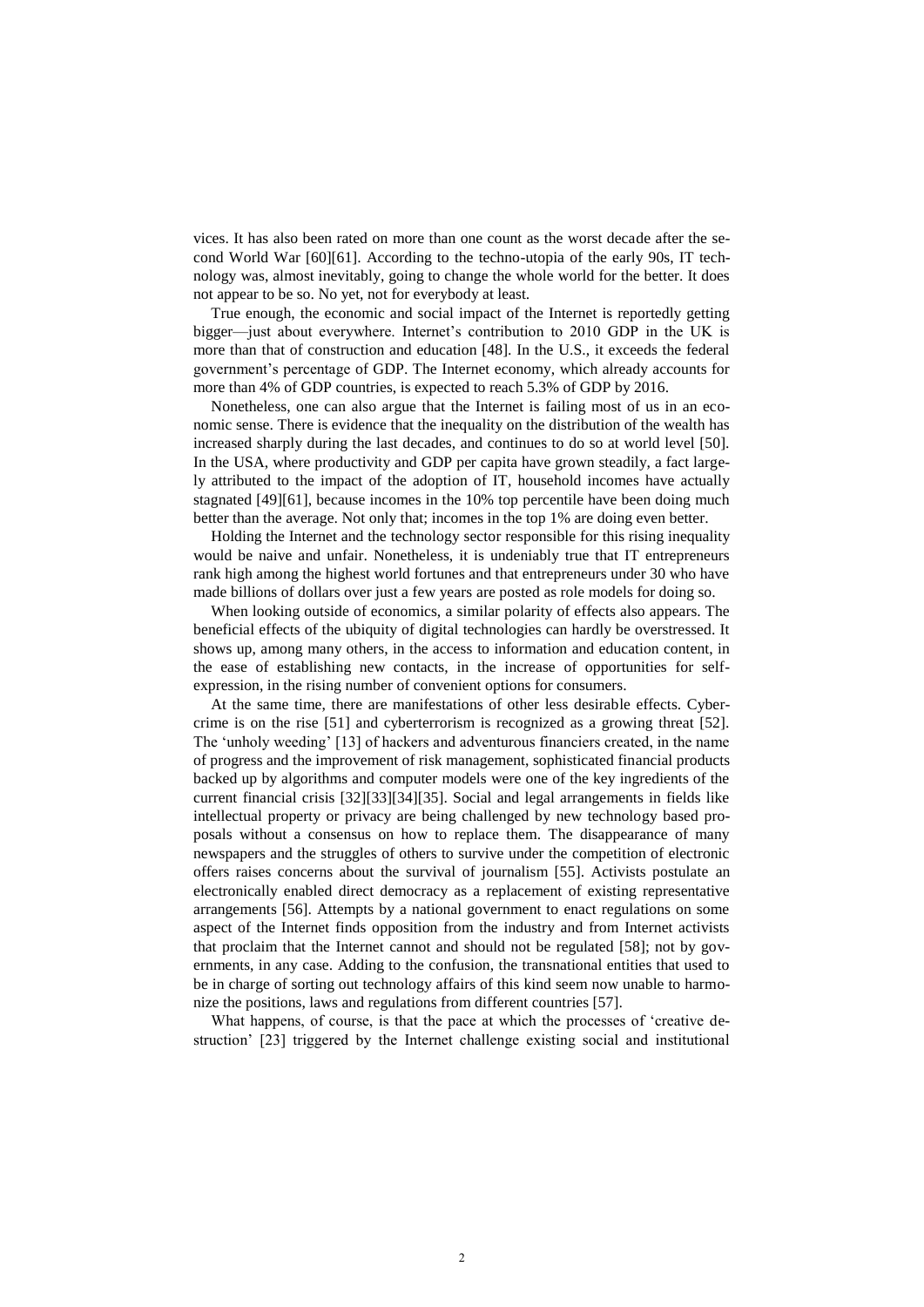arrangements is much faster than the speed of the 'creative construction' at which new stable arrangements are being designed and implemented.

Langdon Winner once observed that "*in the technical realm we repeatedly enter into a series of social contracts, the terms of which are revealed only after the signing*" [30]. He therefore recommended that, when faced with a proposal for a new technological system, citizens or their representatives would do well examining in advance the terms of the implied social contract. His advice is clearly not being taken into account. The technology developers and their backers are the ones which in practice exert the largest influence on the contracts between the new technologies and society. As technologies and its implementation are not free from ideologies and values [51][52], those contracts tend to reflect the values of their promoters. Which, when chasing "winner-takes-it all" prices, do not necessarily express the values and priorities of the majority of society.

This clash of values arising from the recent dynamics of IT is even beginning to show up within the technology circles. In an article in Scientific American [1], Sir Tim Berners-Lee, the inventor of World Wide Web, argued that the Web "*is being threatened in different ways*" citing large social-networking sites and wireless Internet providers as two of these threats.

What happens is that the primordial Internet is also experiencing a phenomenon of 'creative destruction'. The Internet which exploded during the 90s "*was born at the unlikely intersection of big science, military research and libertarian culture*" [2]. Finance and economics had very little direct influence at this early stage. A much more influential role was played by the so-called 'hacker culture', later qualified as 'the spirit of the information age' [5], in which economic considerations played a minor part, if any. This can hardly be said of the likes of the Apple, Google, Facebook or Amazon of today, which are depicted in the covers of magazines as The Economist [62] or Fortune [63] as battling for the future of a Web which, according to Berners-Lee wishes, should be 'ours', not 'theirs'.

# **2 Hacker's role in the development of the Internet**

"*Hacking might be characterized as 'an appropriate application of ingenuity.*" The Jargon File [\(http://catb.org/jargon/html/\)](http://catb.org/jargon/html/)

The productions of the 'hacker culture' in the history of IT are quite remarkable. They include the introduction of the @-email by R. Tomlison in 1972, the creation of the Usenet in 1979 and the development of the WWW [9] by Tim Berners-Lee. In the computer field, the development of the original UNIX operating system at AT&T [53], its evolution at Berkeley leaded by Bill Joy and the later introduction of LINUX by Linus Torvald [54] are also productions of the 'hacker culture'.

One of the characteristics of the 'hacker ethic' of this time was its advocacy of 'open' systems. Code was considered a cultural creation to be collectively shared and collectively improved [6]. The potential value of this culture of sharing was well perceived by the DARPA itself. After declaring the TCP/IP protocols as the standard for ARPANET, the DoD donated the TCP/IP standards to the 'technology commons',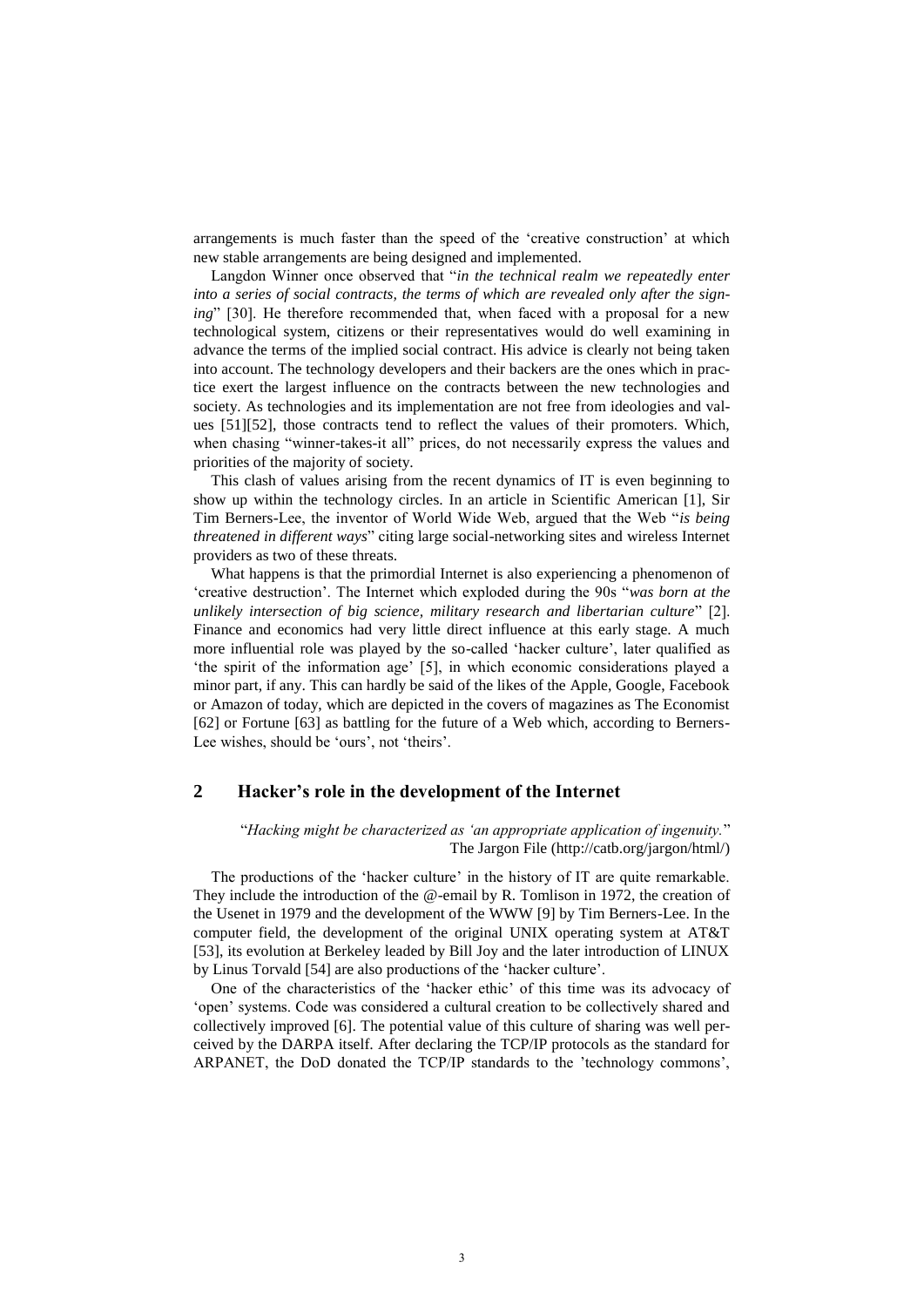encouraging entrepreneurs as well as private industry to develop hardware and software that would interconnect heterogeneous computers using TCP/IP. That clever move found an enthusiastic response. IBM was at introducing its personal computer; Ethernet products for Local Area Networks were already in the market. TCP/IP quickly became the 'de facto' standard for both local and extended networks, displacing X.25 and the OSI standards proposed by the official standardization bodies. When in 1991 the U.S. administration opened the use of Internet to commercial applications, many private and public organizations were ready to use the Internet to connect their LANs. The Personal Computer began to be seen as a 'network appliance' [6]. The technical, meritocratic culture of the early Internet was ready to merge with that of the broader IT industry and markets.

## **3 Hackers turned into 'golden geeks'**

Then, in 1993 another sequence of cultural overlaps launched the exponential increase in the number of users that turned the Internet into 'the network'. In a document headlined as "Technology for Economic Growth", the Clinton Administration postulated that technologies for civil applications, including computers and networks as distinguished ones, would replace military ones as the core of its R&D and technology policies. The Internet was proposed as the core of the future 'National Information Infrastructure' and an array of policy actions, including fiscal stimulus for venture capital investments were implemented [8]. The metaphor of the 'information highway' appeared on the cover of TIME magazine [7].

In parallel, the rapid adoption of the Internet stimulated the interest of investors. Only a year after the CERN liberated the WWW technology, the output of Berners-Lee hacking effort, for anyone to use without paying a license, Netscape was founded in order to market the Web browser coded by Marc Andreessen. Netscape went public just 18 months later, marking the beginning of the dot-com bubble [10]. Andreessen, an ex-university hacker, made it to the cover of TIME magazine [11], headlined as a 'golden geek'.

By 1995, when the National Science Foundation (NSF) stopped funding the operation of the Internet infrastructure, the hacker culture had bred with that of speculative financing. Hackers, scientists, economists and experts of many kinds heralded a new Internet economy, a discourse echoed and amplified by new publications such as Wired magazine, which also emerged in the early 1990s. Futurists qualified the exploration of cyberspace as the 'next frontier' [12]. The pristine cultures of the early Internet had wedded with capitalism in what has been labeled as an 'unholy marriage' [13]. In 1999, the Internet made it again to the cover of TIME magazine; the headline was then "GetRich.com" [59].

This process of hybridization continued even after the burst of the dot-com bubble. Google, which started as a hack in a Stanford University dorm, would be another instance of geeks taking the golden path. In order to fulfill its mission to 'organize the world's information and make it universally accessible and useful' [14], Google's founders had the option of giving away their technology as Berners-Lee did, or even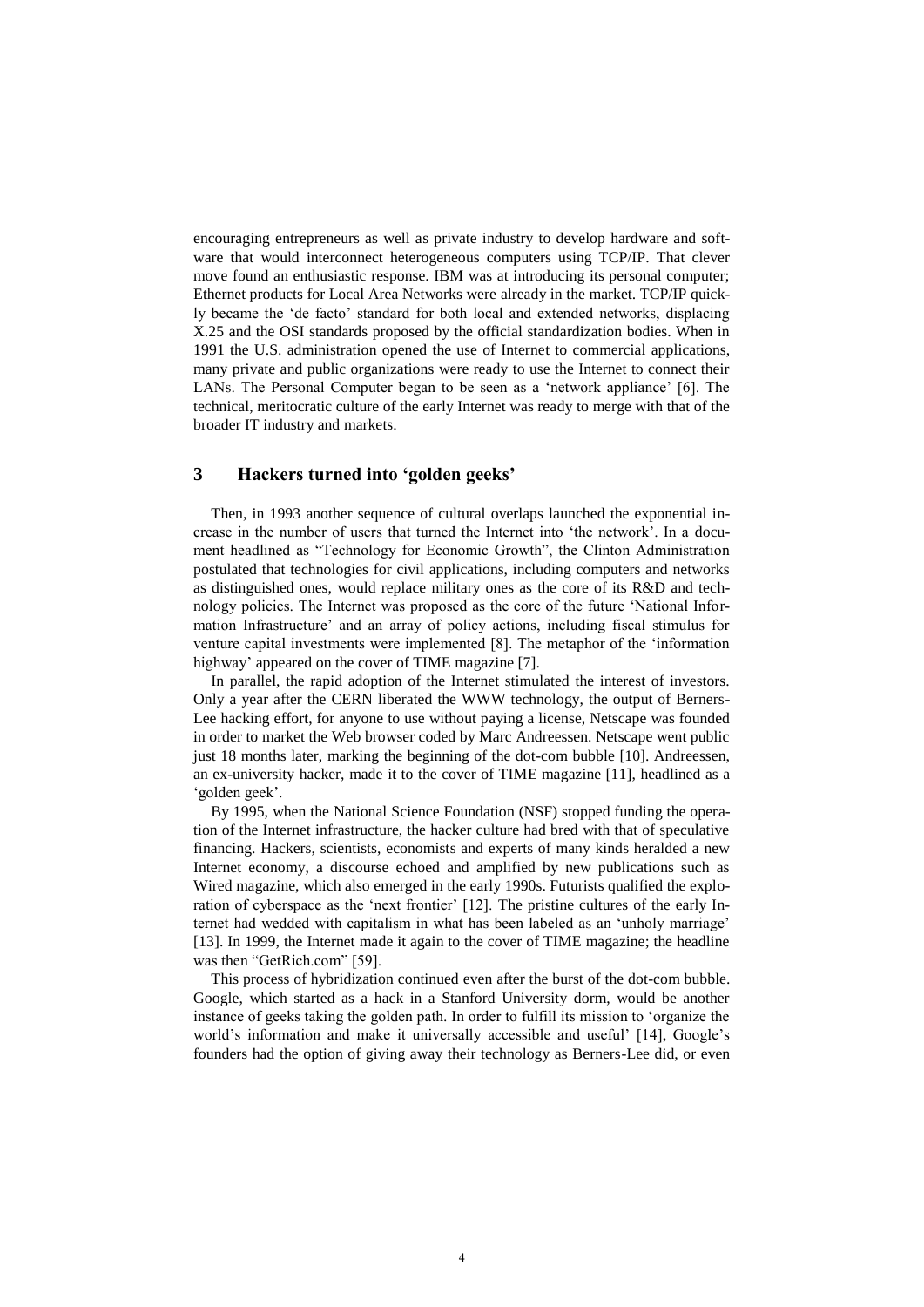to create a foundation like Wikipedia [15]. They chose instead to take the company public and become a dominant player in the business of delivering advertising through the Internet. Somewhat ironically, Vinton Cerf, one of the early developers of TCP/IP within the DARPA would become Google's chief Internet evangelist [16].

Facebook is another company displaying a blend of the culture of hackerism with that of finance. In a letter to future shareholders prior to its IPO, Mark Zurckerberg, Facebook founder and CEO, asserted that his company cultivates "a unique culture and management approach that we call the 'Hacker Way'", stating that "*the vast majority of hackers I've met tend to be idealistic people who want to have a positive impact on the world*" [17]. This may indeed be the case. Nonetheless, some people could well find it hard to reconcile the archetype of the idealistic hacker [45] with that of a company with a business model based on selling advertising for the consumer market. Even more when the financial backers of this company include entities like Goldman Sachs [64].

Another significant exponent of Facebook's culture was set forth by its CEO answering a question about the company's privacy policies in a TV interview [18]:

"*People have really gotten comfortable not only sharing more information and different kinds, but more openly and with more people. That social norm is just something that has evolved over time. We view it as our role in the system to constantly be innovating and be updating what our system is to reflect what the current social norms are*".

One could nevertheless contend that it is rather the other way around. That Facebook is in fact influencing what the social norms are, not simply responding to the its 'spontaneous' evolution, because its business model gets stronger as a larger number of people are enticed to share a greater amount of information about themselves through Facebook's platform.

In fact, Facebook's stated ambitions go beyond reflecting social norms. Facebook hopes to *"rewire the way people spread and consume information"*, *"improve how people connect to businesses and the economy"* and even *"change how people relate to their governments and social institutions"* [17]. It therefore aligns itself with the cyber-libertarians [46], would-be social reformers who postulate that the evolution of social norms and institutions should adapt to the requirements of new technology offerings, rather than the other way around.

#### **4 Hackerism and social norms**

We can conceptualize this situation by borrowing a framework proposed by Lawrence Lessig [19]. He suggests that there are four basic constraints which influence the behavior of individuals: norms, markets, architectures and law: "*Norms constrain through the stigma that a community imposes; markets constrain through the price that they exact; architectures constrain through the physical burdens they impose; and law constrains through the punishment it threatens*".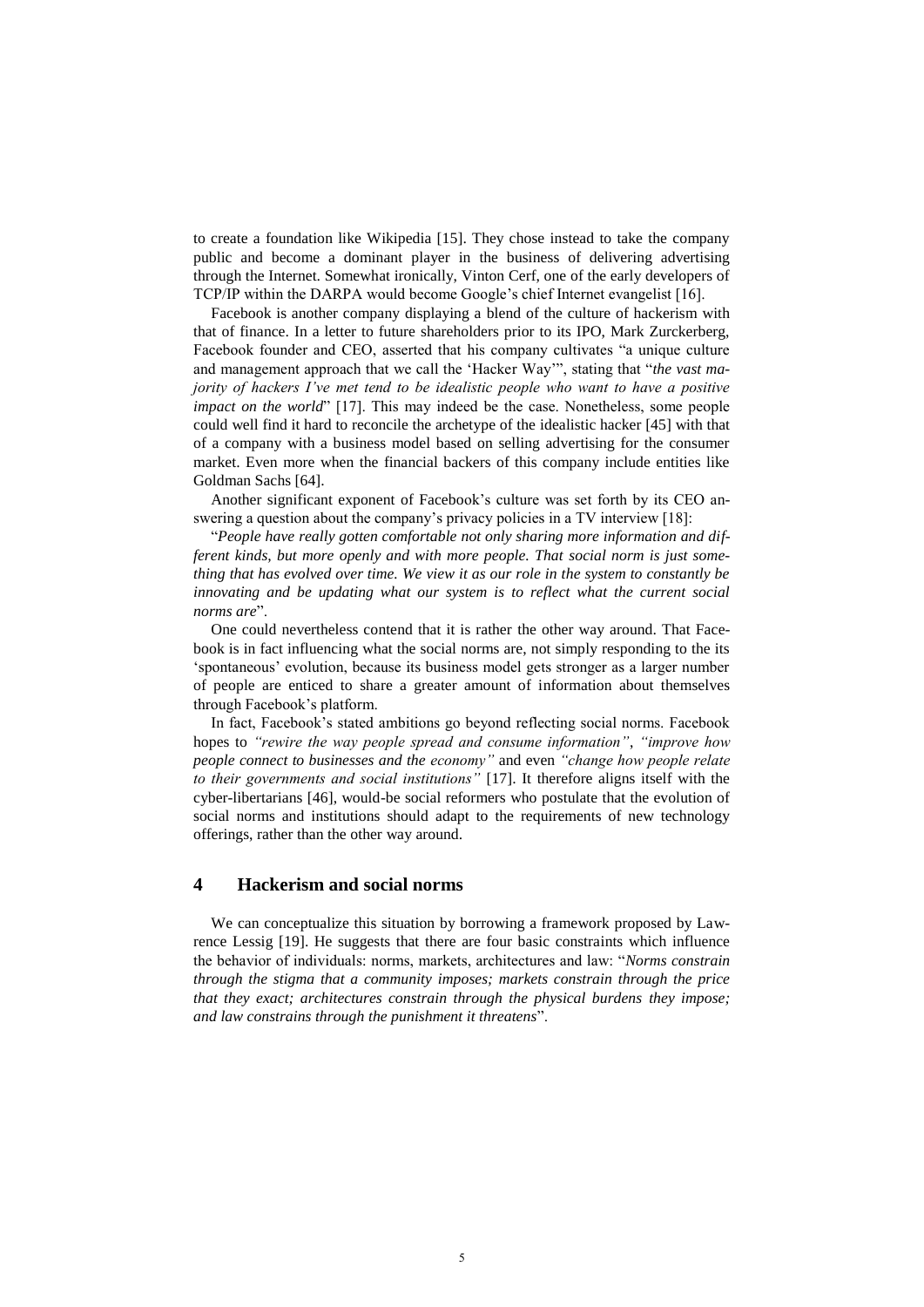

**Figure 1.** Hybridization of hackerism, social norms and capital markets.

Lessig also indicates that *"each modality has a complex nature, and the interaction among these four is also hard to describe"*, but *"they are linked and that, in a sense, they combine to produce the regulation"* which affects individual behavior in any given area.

In the cases being discussed here, those linkages can be depicted schematically as in the diagram. Code and software platforms started by hackers outside of the R&D of formal organizations, appear first. They are often more the response to a personal challenge than to an already explicit need, fulfilling the vision of a new thing *"that people might need or just be able to use"* [20]. The adoption of new social codes by an initial nucleus of early users gets magnified through the network effect [21], thereby extending the adoption of these norms to a larger number of people.

When this is the case, the access to capital allows for the scaling up of the platforms which, owing to its increasing return on scale typical of this type of operations, leads to situations where no more than one or two big contenders dominate the market [22]. As this cycle of business development is typically faster than the one defining and enacting most laws and regulations, the evolution of some social norms ends being shaped by an 'unholy marriage' of a minority of coders and venture capital investors [13].

Sensitive issues arise if the new social norms affect areas which have in the past been understood to be shaped by the formal political and democratic procedures. This is the background, for instance, of the current debates and power struggles about the nature and role of journalism, libraries, intellectual property and privacy. Debates like this one shouldn't properly be framed, as they often are by technocrats, as a struggle of vested interests to resist the impact of the Internet. In the context of the framework we just outlined, they rather appear as power struggles among contending sectors of business and investors.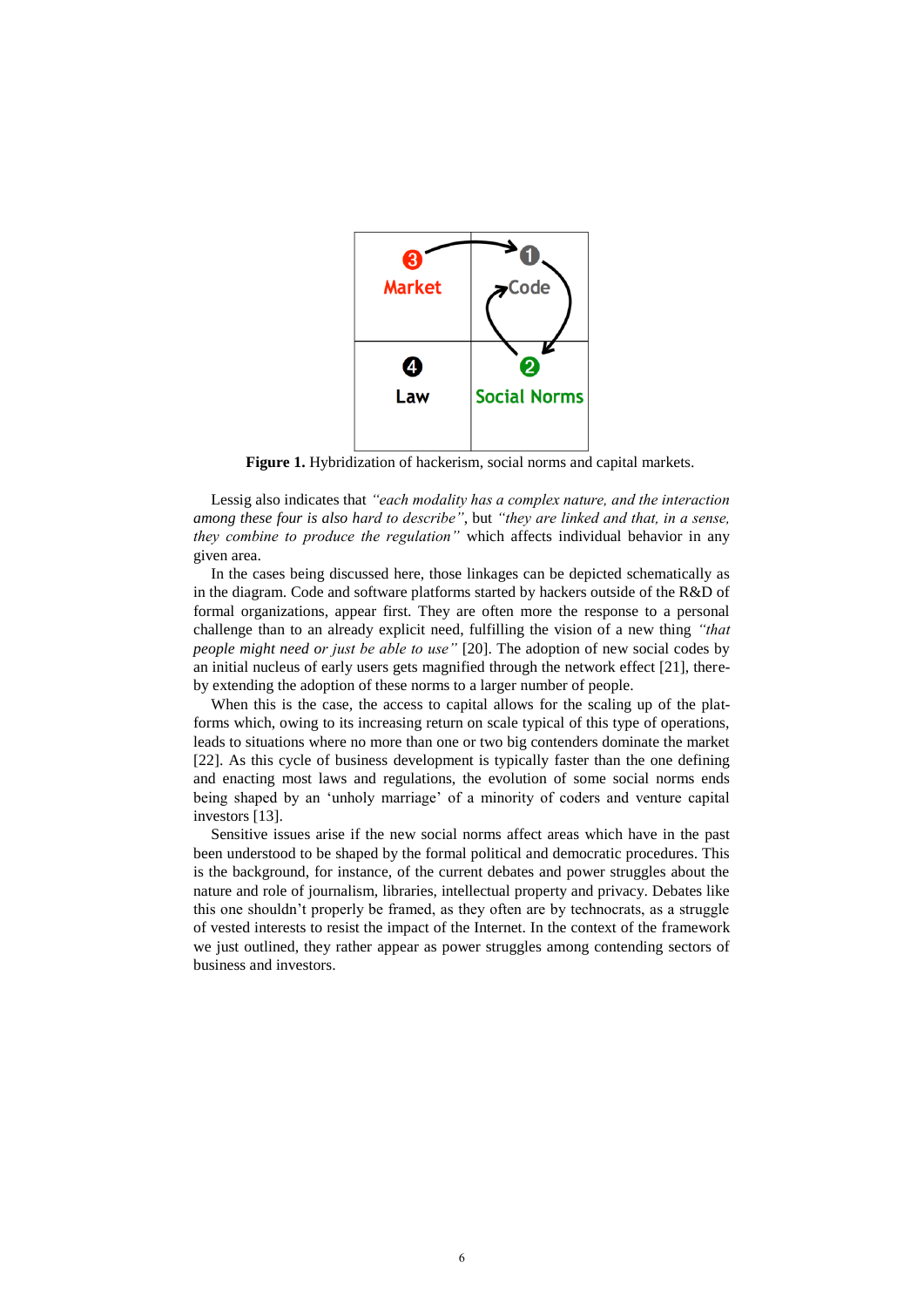## **5 Precedents from the industrial age**

It is frequent in this context that references to the imperative of 'progress' appear, wrapped by the ideological identification of 'change', even disruptive change, with the public good, deliberately veiling the fact that progress is an ideological concept  $[26][27]$  which, as it is the case with all ideologies, hides at least as much as it explains [28].

Schumpeter's concept of 'creative destruction' [23] is often recalled in this context. Google's strategy is to break established markets and business models and then propose to reconstruct them using Google's products as a glue. Facebook's ethics includes the recipe *"Move fast and break things"* [17]. Which, as restated by a clever marketer, reads as: *"The definition of a revolution: it destroys the perfect and enables the impossible"* [24]. This might be acceptable when restricted to the domain of economics and business, but dangerous and ideological when its imperative extrapolation to the social and political domains is taken for granted. As pointedly observed by an official of the Federal Trade Commission in a particular instance, *"unlike a lot of tech products, consumer privacy cannot be run in beta"* [25].

It might be instructive to recall that similar issues arose on occasion of the industrial revolution and the rise of capitalism [26][27][28]. As tersely put by The Economist, *"the Industrial Revolution involved hugely painful economic and social dislocations"* [36], well described, among others, by the classic work of Karl Polanyi [37]. It is also true that *"nearly everybody would now agree that the gains in human welfare were worth the cost"* [36], but massive institutional interventions and social innovations were required in order to achieve an acceptable balance among winners and losers. This is a fact that tends to be ignored by the 'digital maoists' [31] of today, the inheritors of the *"specialists without spirit, sensualists without heart"* about which Max Weber wrote in its time [29]. As observed by Langdon Winner, *"one looks in vain to the movers and shakers in computer fields for the qualities of social and political insight that characterized revolutionaries of the past*" [30].

### **6 Looking for the social hacker**

Peter Drucker noted that *"The decades of the 19th century following the first and second industrial revolutions were the most innovative and most fertile periods since the 16th century for the creation of new institutions and new theories"* [38]. He also observed that "*the central feature of the next society, as of its predecessors, will be new institutions and new theories, ideologies and problems*". While we are certainly not short of ideologies and problems, the same cannot be said of the new theories and institutions that might be required to enact and implement the laws and regulations that might be needed for a better balanced society.

The issue nonetheless arises of how and by whom these theories and institutions would be fostered. More so in a time like ours, when the trust of citizens in the political parties and institutions is quickly evaporating; when it should not be forgotten that the troubles in the financial sectors were a consequence of practices that ran afoul of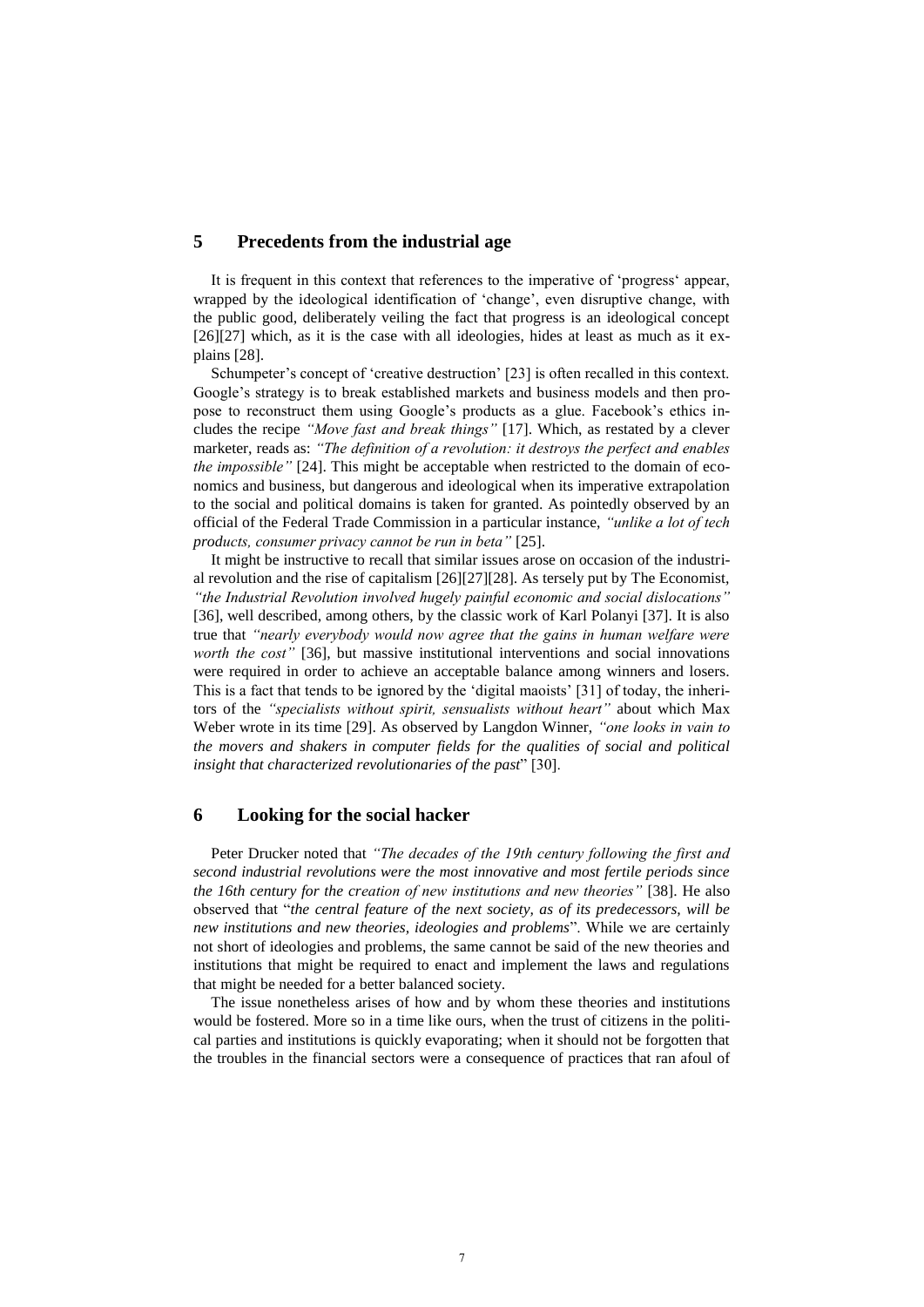the regulators and from the spirit of the regulation [32][33]. On top of that, national regulators in many countries will face difficulties in enforcing the regulatory compliance of global Internet multinationals away from their jurisdiction. What is needed is a force of 'creative construction' that counteracts and balances the forces of 'creative destruction' unleashed by the cyber-libertarians and the investors behind them. There is where social innovation and the social hackers could play a significant role.

An innovation is social *"to the extent that it, conveyed by the market or 'non/without profit', is socially accepted and diffused widely throughout society or in certain societal sub-areas, transformed depending on circumstances and ultimately institutionalized as new social practice or made routine"* [65]. The rising interest on social innovation arises from the realization that the traditional ways in which the market, the state and the civil sector have responded to societal demands are no longer sufficient, along with the awareness that technological progress and technological innovation reveal limitations when it comes to resolving pressing societal challenges alone [66].

Many public and private organizations around the world are expressing expectations of social innovation playing an important part in addressing current societal challenges, even in developed countries. Although *"the field of social innovation is still largely captured within silos between sectors, disciplines and expertise working at different stages of an innovation's life-cycle"* [67], there is a generalized expectation [68][69] that the Internet and the social media will help to the development of the full potential of social innovation. Nevertheless, this expectation has not yet been realized. In practice, the Internet and the social media are nowadays used to support technological and business innovation to a far larger extent than to support social innovation.

This is where 'social hackers' who combine the skills, cultures, interests and objectives of technology oriented hackers with those of social innovators [40][41][42] could play a significant role. Returning to the diagram of Figure 1, their code development would be inspired towards primarily helping societal development rather than new market developments [43].

A remainder is here in order. According to their self-constructed 'jargon file', hacking has many meanings, that include that of "a person who is good at programming quickly", but also that of "an expert or enthusiast of any kind" and "one who enjoys the intellectual challenge of creatively overcoming or circumventing limitations".

In this context, the profile of social hackers would have many traits in common with that of a technology hacker. They would seek to achieve their goals through the development and implementation of technology. They would have a practical rather than academic approach towards solving societal challenges, believing in the power of learning by doing, embracing the design thinking paradigm of iterative prototype design and validation. They would also be aware that, as most of the current challenges will not yield to quick fixes and solutions, creativity would be needed in order to imagine and implement new approaches. They would be ready to break with established conventions and work in alternative contexts and institutions, knowing that, as most of the current challenges are systemic, their solutions would require team or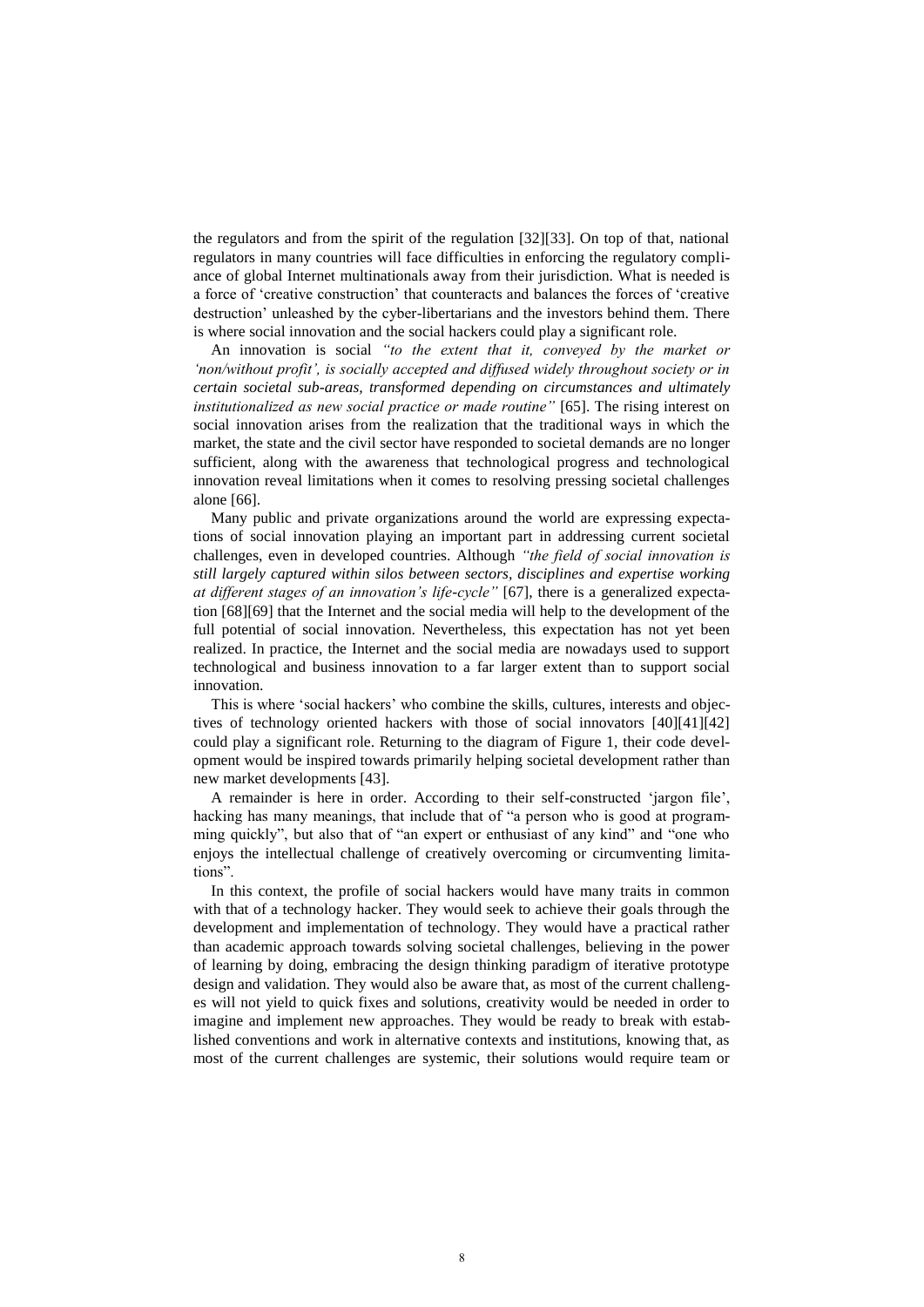community approaches. They would also be social in the widest sense of the word, enjoying meeting people and being confronted with different views of things. They would most likely be stimulated by working in the context of multidisciplinary or interdisciplinary teams, as quite often the most innovative ideas sprout at the intersection between disciplines and knowledge areas.

Above all that, the really distinctive characteristic of 'social hackers' would be that their humanistic, ethical and social qualities and inclinations would dominate over technological abilities. Their visions and goals would be aligned with that of 'social innovators' or 'social entrepreneurs', rather that with the ones of venture financiers. Contrary to what appears to be the case of many 'normal' hackers.

We believe that this profile of a 'social hacker' will be found attractive from different constituencies. Idealistic youngsters, familiar with the technology and disenchanted with a system that generates inequalities, including high youth unemployment, would find the prospect of social innovation attractive. On the other side of the spectrum, there is an increasing number of organizations, both public and private, competing to attract talent through 'idea contests' on social innovation topics.

There are nonetheless some challenges to be overcome. We'll name just three of them. First, there is not yet a proper theory of social innovation. Secondly, there is a significant cultural and language gap among the communities of researchers and activists in the sphere of social sciences and humanities with those working on technology research. In particular, many of the social scientists working on the concepts of social innovation have little inclination to include IT in their conceptual frameworks. Thirdly and partly as a consequence from the above, there are few academic and educational programs aiming to train the would-be social hacker in the theory and practice of their trade. The strategies and programs to tackle these challenges remain to be investigated.

### **7 Postcript**

This essay should be properly considered as 'work in progress', as it touches only the surface of some of the topics it addresses. We are particularly aware of the need of a more profound analysis of the culture of the likes of Google and Facebook in the context of the framework suggested in the diagram of Figure 1. A more rigorous approach to the influence of these platforms on the social norms, as well as to the characterization of the domains in which this influence might be judged as excessive would also be needed. Last, but not least, a more thorough approach to the theory and practice of the proposed hybridization of the hacker culture and social innovation needs to be properly developed.

### **8 References**

- 1. Berners-Lee, Tim, "Long Live the Web: A Call for Continued Open Standards and Neutrality", Scientific American, november 22 (2010).
- 2. Castells, M. (2001), "The Internet Galaxy", Oxford (2001), page 17.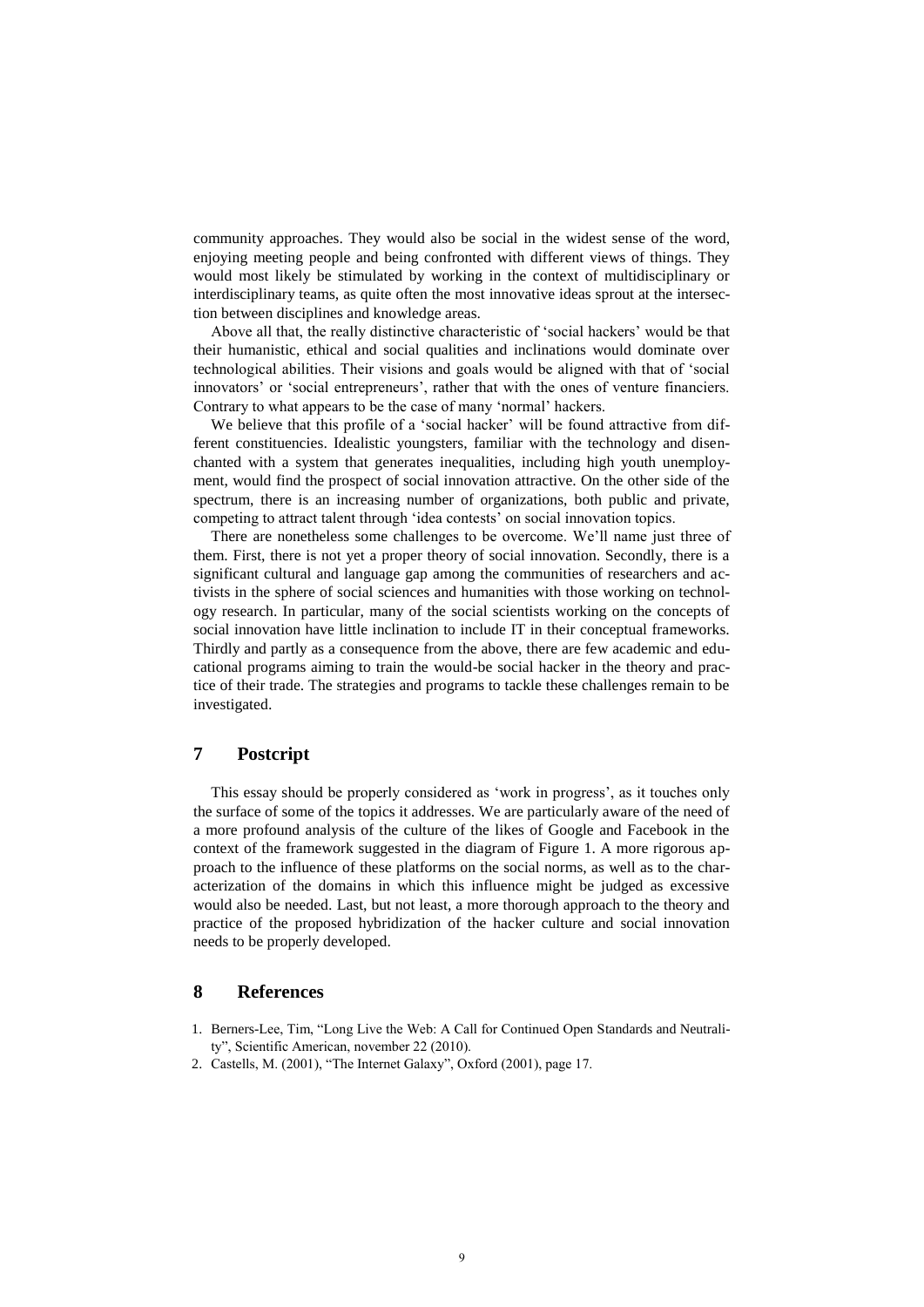- 3. Abbate, J. (2000), "Inventing the Internet", MIT PRess (2000).
- 4. Edwards, P.N., "The Closed World: Computers and the Politics of Discourse in Cold War America", MIT Press (1996).
- 5. Himanen, P. "The hacker ethic, and the spirit of the information age", Random House (2001)
- 6. Stallman, R. (2002), ["Free Software, Free Society: Selected Essays of Richard M. Stall](http://www.amazon.com/Free-Software-Society-Selected-Stallman/dp/1882114981/ref=sr_1_1?ie=UTF8&qid=1362577619&sr=8-1&keywords=Free+Software+Free+Society%3A+Selected+Essays+of+Richard+M.+Stallman%2C+2nd+Edition)[man"](http://www.amazon.com/Free-Software-Society-Selected-Stallman/dp/1882114981/ref=sr_1_1?ie=UTF8&qid=1362577619&sr=8-1&keywords=Free+Software+Free+Society%3A+Selected+Essays+of+Richard+M.+Stallman%2C+2nd+Edition), GNU Press.
- 7. TIME Magazine, April 12th, 1993.
- 8. Samuelson, P., y Varian, H.L. (2001), "The 'New Economy' and Information Technology Policy", accesible online.
- 9. Berners-Lee, T. (1999), "Weaving the Web", Harper Business.
- 10. Cusumano M.A. & Yoffie, D.B., (1998), "Competing in Internet Time", The Free Press.
- 11. Marc Andreessen on the cover of TIME Magazine, February 19, 1996.
- 12. Dyson, E., Gilder, G., Keyworth, G. (1996), Cyberspace and the American Dream: A Magna Carta for the Knowledge Age, The Information Society 12(3).
- 13. Foster, J.B., & McChesney, W., "The Internet's Unholy Marriage to Capitalism", Monthly Review, 2011, Volume 62, Issue 10, March 2011.
- 14. Google's home page:<http://www.google.com/intl/en/about/index.html>
- 15. Wikipedia is owned by the Wikimedia foundation [\(http://en.wikipedia.org/wiki/Wikimedia\\_Foundation\)](http://en.wikipedia.org/wiki/Wikimedia_Foundation).
- 16. Google's press release, September 8, 2005, accessible online [\(http://www.google.com/press/pressrel/vintcerf.html\)](http://www.google.com/press/pressrel/vintcerf.html)
- 17. Zurckerberg., M. (2012) on Facebook's [Form S-1](http://r.smartbrief.com/resp/dtqVCacbegelhJgIfDcXgwfCmFBs) filed with the Securities and Exchange Commission, accesible online.
- 18. Interview with Mark Zurckerberg, reported in "Facebook's Zuckerberg Says Privacy No Longer A 'Social Norm'", Huffington Post, March 18th, 2010 (accessible online).
- 19. Lessig, L. (2006), "Code: Version 2.0", Basic Books.
- 20. Kurtzman, J. (2009), "An Interview with Paul M. Romer", strategy+business Magazine, 19/02/2009.
- 21. See the Wikipedia and references therein for a description of the "Network Effect".
- 22. Arthur, W.B. (1996), "Increasing Returns and the New Worlds of Business", Harvard Business Review, July-Aug.,1996
- 23. Schumpeter, J.A. (1934), "The Theory of Economic Development: A Inquiry into Profits, Capital, Credit, Interest and the Business Cycle". See a good description of Schumpeter's views in "The Grand Pursuit: The Story of Economic Genius", by Sylvia Nassar, Simon % Schuster (2011).
- 24. Godin, S., "Perfect and Impossible", posted in his blog [\(http://sethgodin.typepad.com/seths\\_blog/2012/02/perfect-and-impossible.html\)](http://sethgodin.typepad.com/seths_blog/2012/02/perfect-and-impossible.html), February 25th, 2012.
- 25. Harbour, P.J., (2010) "Remarks Before Third Federal Trade Commission Exploring Privacy Roundtable", ashington, D.C., March 17, 2010 (accesible online at [http://www.ftc.gov/speeches/harbour.shtm\)](http://www.ftc.gov/speeches/harbour.shtm)
- 26. Kumar, K., "From Post-Industrial to Post-Modern Society", Blackwell Publishing., pag3ss.
- 27. Dumont, L. (1977), "Homo aequalis: Genèse et épanouissement de l'idéologie économique", Gallimard.
- 28. Polanyi, K. "The Great Transformation: The Political and Economic Origins of Our Time", Beacon Press (2002).
- 29. Weber, M., "The Protestant Ethic and the Spirit of Capitalism", REF.
- 30. Winner, L. (1986), "The whale and the reactor", University of Chicago Press (1986).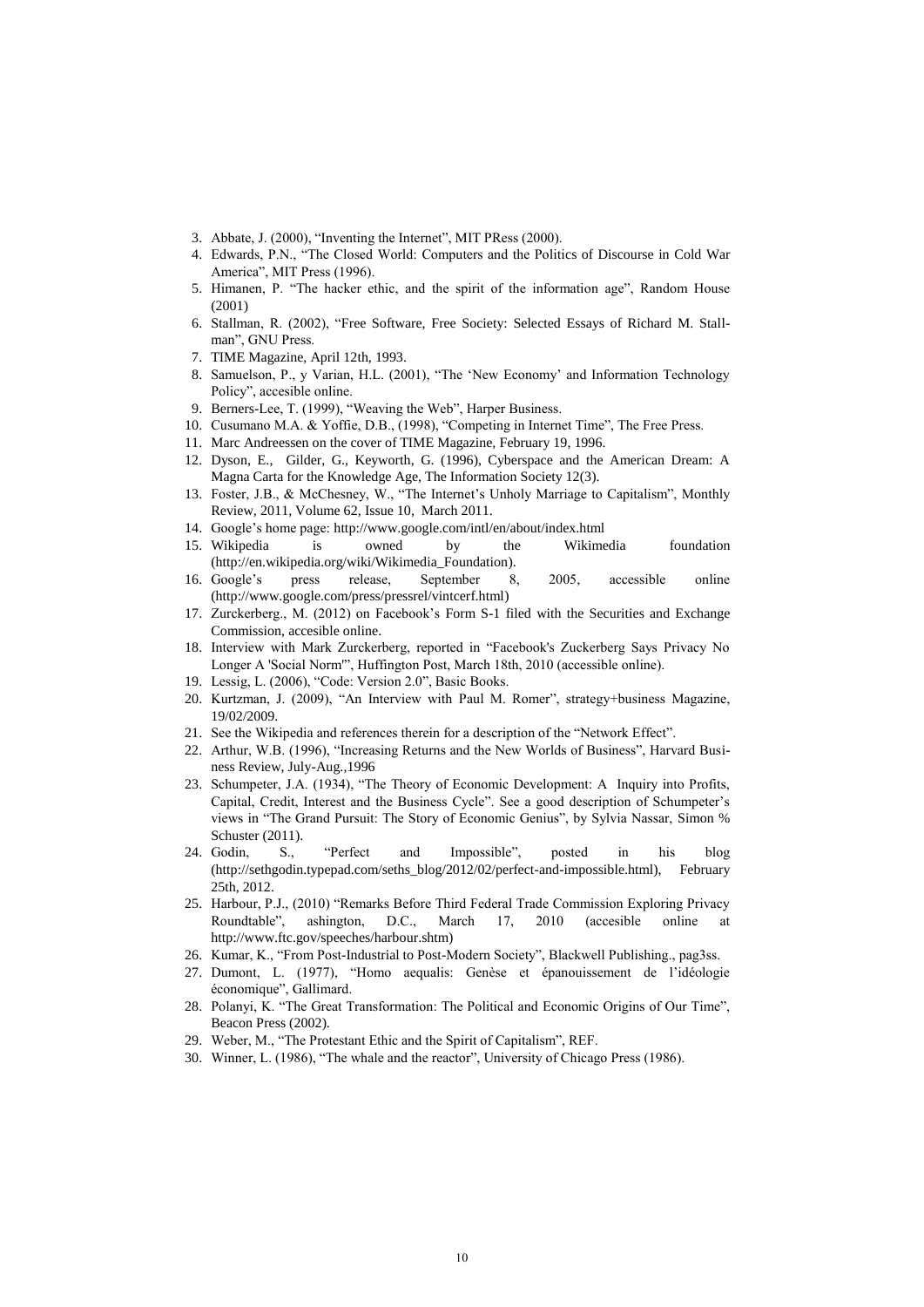- 31. Lanier, J., "You Are Not a Gadget", Knopf (2010).
- 32. Tett, G. (2010), "Fool's Gold: The Inside Story of J.P. Morgan and How Wall St. Greed Corrupted Its Bold Dream and Created a Financial Catastrophe", Free Press.
- 33. Cassidy, J. (2009), "When markets Fail: The Logic of Academic Calamities", Penguin.
- 34. Stiglitz, J. (2009) "Freefall: Free Markets and the Sinking of the Global Economy", Penguin.
- 35. Salmon, F., (2009) "Recipe for Disaster: The Formula That Killed Wall Street", Wired, February 23rd (2009).
- 36. The Economist, "Profits over People", September 27th 2001.
- 37. Polanyi, K. (2002), "The Great Transformation: The Political and Economic Origins of Our Time", Beacon Press.
- 38. Drucker, P. (2001), "The Way Ahead", published in The Economist, November 1st 2001.
- 39. Franz, Hochgerner & Howaldt, editors (2012), "Challenge Social Innovation: Potentials for Business, Social Entrepreneurship, Welfare and Civil Society", Springer.
- 40. Goldsmith, S. (2010), The Power of Social Innovation, Jossey-Bass.
- 41. Murray, R., Caulier-Grice, J., Mulgan, G. (2010), "The Open Book of Social Innovation", The Young Foundation.
- 42. Davis, S. & Taliento, L., (2012), "What Matters: Social innovation", McKinsey&Co.
- 43. Kaletka, C., Kappler, K., Pelka, B., and Ruiz de Querol, R. (2012), "Challenges at the Intersection of Social Media and Social Innovation: a Manifesto", in [39].
- 44. Noble, D. (1977) "America by Design: Science, Technology and the Rise of Corporate Capitalism", Oxford.
- 45. Thomas, D. "Hacker Culture", U. of Minnesota Press (2003)
- 46. Winner, L. (1997) "Cyberlibertarian Myths and the Prospect of Community", available online.
- 47. Arthur, B (2009) "The Nature of Technology: What Is and How It Evolves", Allen Lane, pág. 193.
- 48. Boston Consulting Group (2012), "The Internet Economy in the G-20: The 4.2 trillion growth opportunity", accessible online.
- 49. Brynjolfsson E. and McAfee A. (2011), "Race Against the Machine", Digital Frontier Press.
- 50. OCDE (2011), "Divided We Stand: Why Inequality Keeps Rising", accessible online.
- 51. Latour, B. and Woolgar, S. (1986), "Laboratory Life: The Construction of Scientific Facts", Princeton University Press.
- 52. Latour, B. (1999), "Pandora's Hope: Essays on the Reality of Science Studies", Harvard University Press.
- 53. Ritchie, D.M.; Thompson, K. (July 1978). ["The UNIX Time-Sharing System".](http://www.alcatel-lucent.com/bstj/vol57-1978/articles/bstj57-6-1905.pdf) Bell System Tech. J. (USA: American Tel. & Tel.) 57 (6): 1905–1929.
- 54. Weber, S. (2005) "The Sucess of Open Source", Harvard.
- 55. Pew Institute (2012), "The State of the News Media 2012", available online.
- 56. Castells, M. (2012) "Networks of Outrage and Rage", Polity. See, en particular, the Chapter on Occupy Wall St.
- 57. BBC (2012) "US and UK refuse to sign UN's communications treaty", December 14th 2012.
- 58. Cerf., V. (2012), "Keep the Internet Open", The New York Times, May 24th, 2012, accessible online.
- 59. TIME (1999) "Get Rich.com", September 27th, 1999.
- 60. Pew Research Center for the People and the Press (2009), "Current Decade Rates as Worst in 50 Years", available on line.
- 61. Pew Research Social and Demographic Trends (2012), "The Lost Decade of the Middle Class", available on-line.